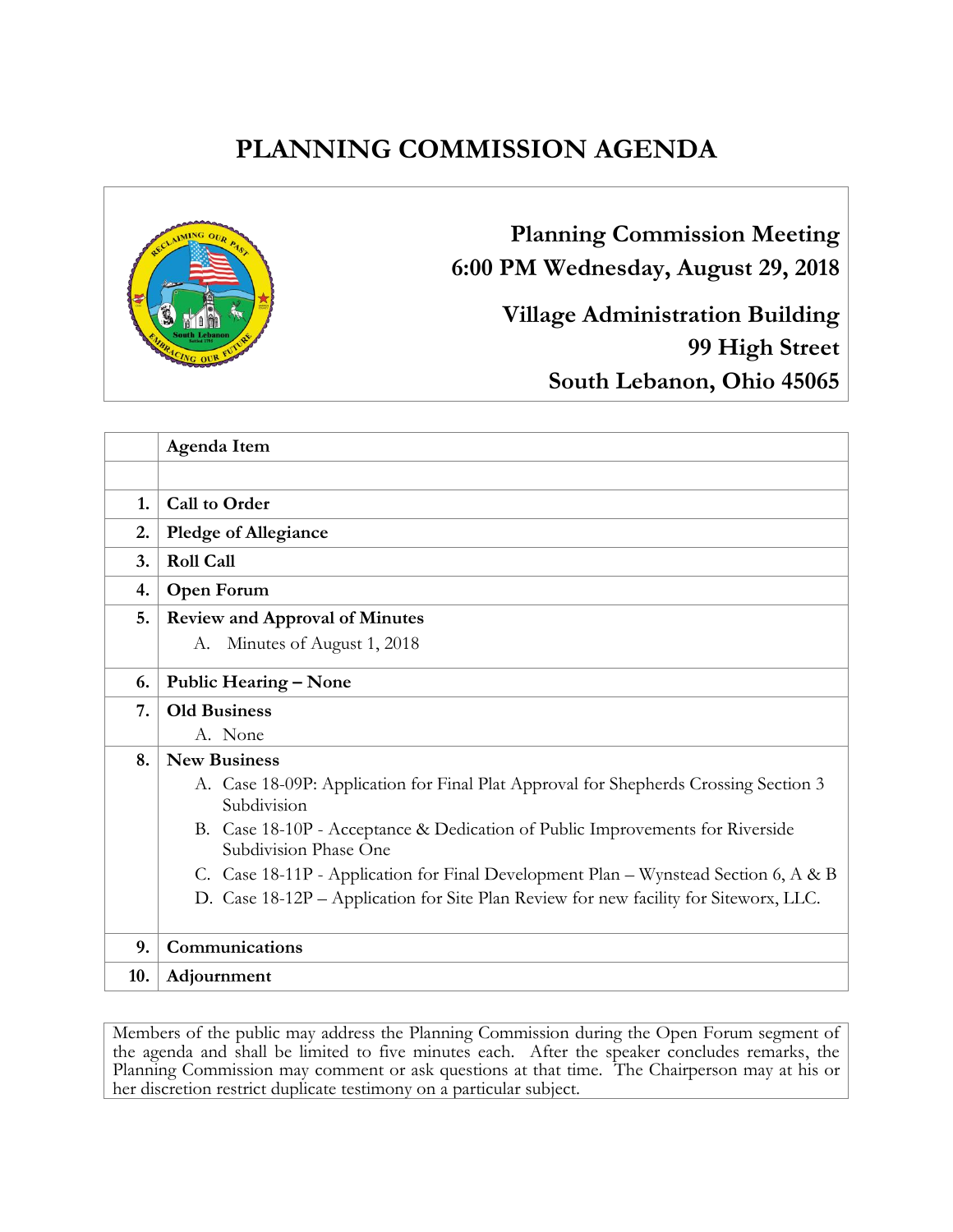

Village of South Lebanon 99 N. High St. South Lebanon, Ohio 45065 Ph:(513)494-2296 Fax:(513)494-1656 [www.southlebanonohio.org](http://www.southlebanonohio.org/)

**Planning Commission Meeting MEETING MINUTES August 1st, 2018 @ 6:00 PM** 

**Members Present: Members Absent: Staff:**

Tom Hunsche **Darrick Zucco** Darrick Zucco **Darrick Zucco** Jerry Haddix,

Dennis Rees **Administrator**  Jim Smith Brianna Koutny, **Clerk**

- 1. Call to order at 6:00 p.m.
- 2. Roll Call
- 3. Pledge of Allegiance
- 4. Open Forum: None
- 5. Review and Approval of Minutes from July 17th, 2018. A motion to approve was made by Bill Madison, and seconded by Dennis Rees. A vote was taken. All YEAS.
- 6. Public Hearing: None
- 7. Old Business: None
- 8. New Business:
	- a) Case 18-08P : Application for Final Plat Approval for Woodknoll Section 3 Subdivision Jerry Haddix states that sections 1 and 2 of subdivision have already been completed, and section 4 is currently under construction. He explains that the completion of this phase will connect Pike St. at the Woodknoll location to the Pike St. located at the Amburgey Subdivision. He states the property consists of 3.1733 Acres, and will offer 13 single family lots, along with one open space lot. He states improvements have already been identified and executed, with the exception of a final coat of asphalt. Haddix recommends they enter into a subdivision/developer agreement with the Village as a condition of approval, along with provide statements pursuant to section 15.20.10 of Village Subdivision Regulations. Jim Smith asks if this will complete the development of the subdivision, in which Haddix confirms this is the final development. Jim Smith asks for questions from the Commission.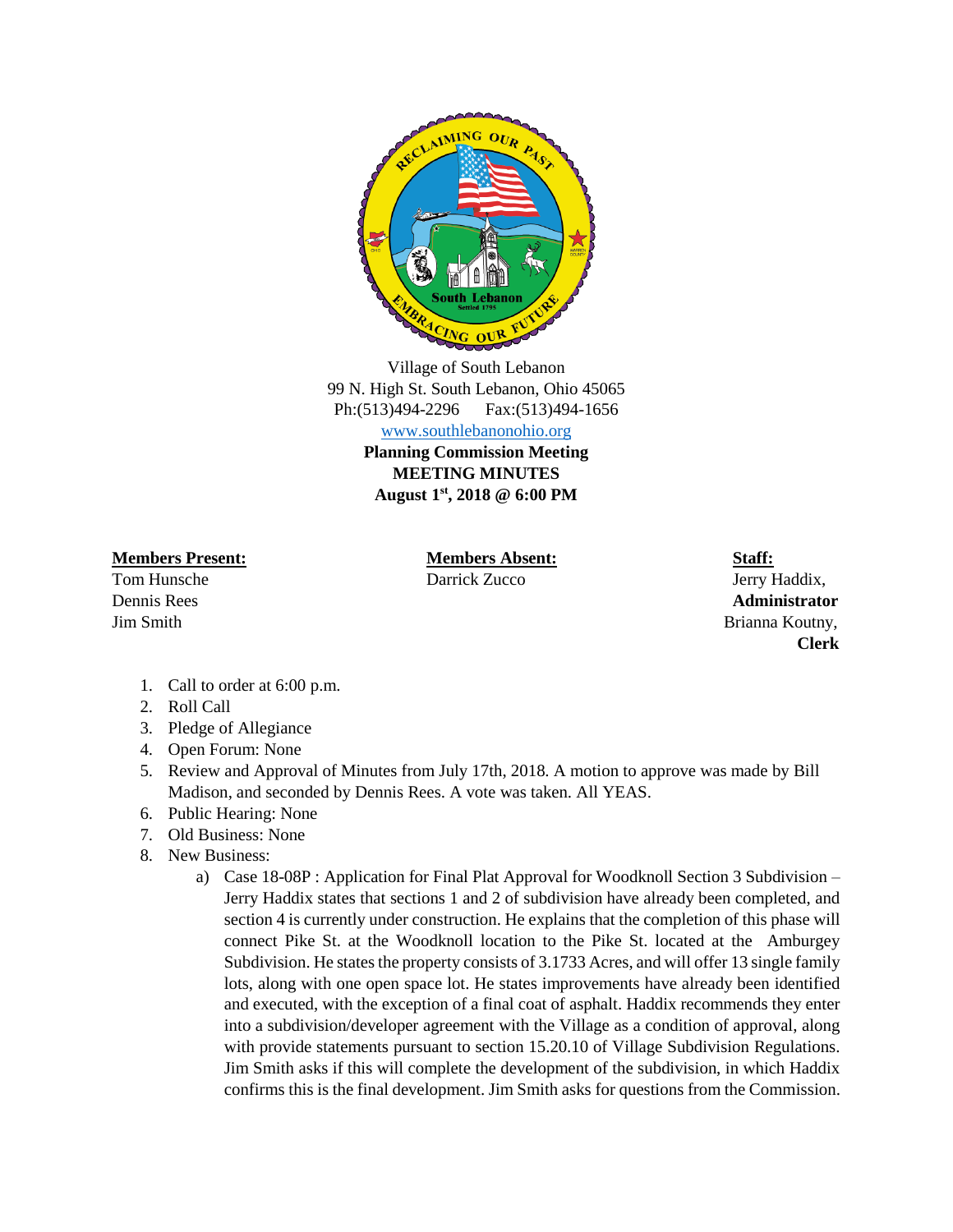Hearing none, Smith asks for a motion to approve with conditions. A motion to approve was made by Dennis Rees, and seconded by Bill Madison. A vote was taken. All YEAS.

- 9. Communications: None
- 10. Jim Smith asks for a motion to adjourn. Motion made by Bill Madison, and seconded by Dennis Rees. A vote was taken. All YEAS.

\_\_\_\_\_\_\_\_\_\_\_\_\_\_\_\_\_\_\_\_\_\_\_\_\_\_\_\_\_\_\_ \_\_\_\_\_\_\_\_\_\_\_\_\_\_\_\_\_\_\_\_\_\_\_\_\_\_\_\_\_\_\_

Darrick Zucco – Chairman Brianna Koutny – Clerk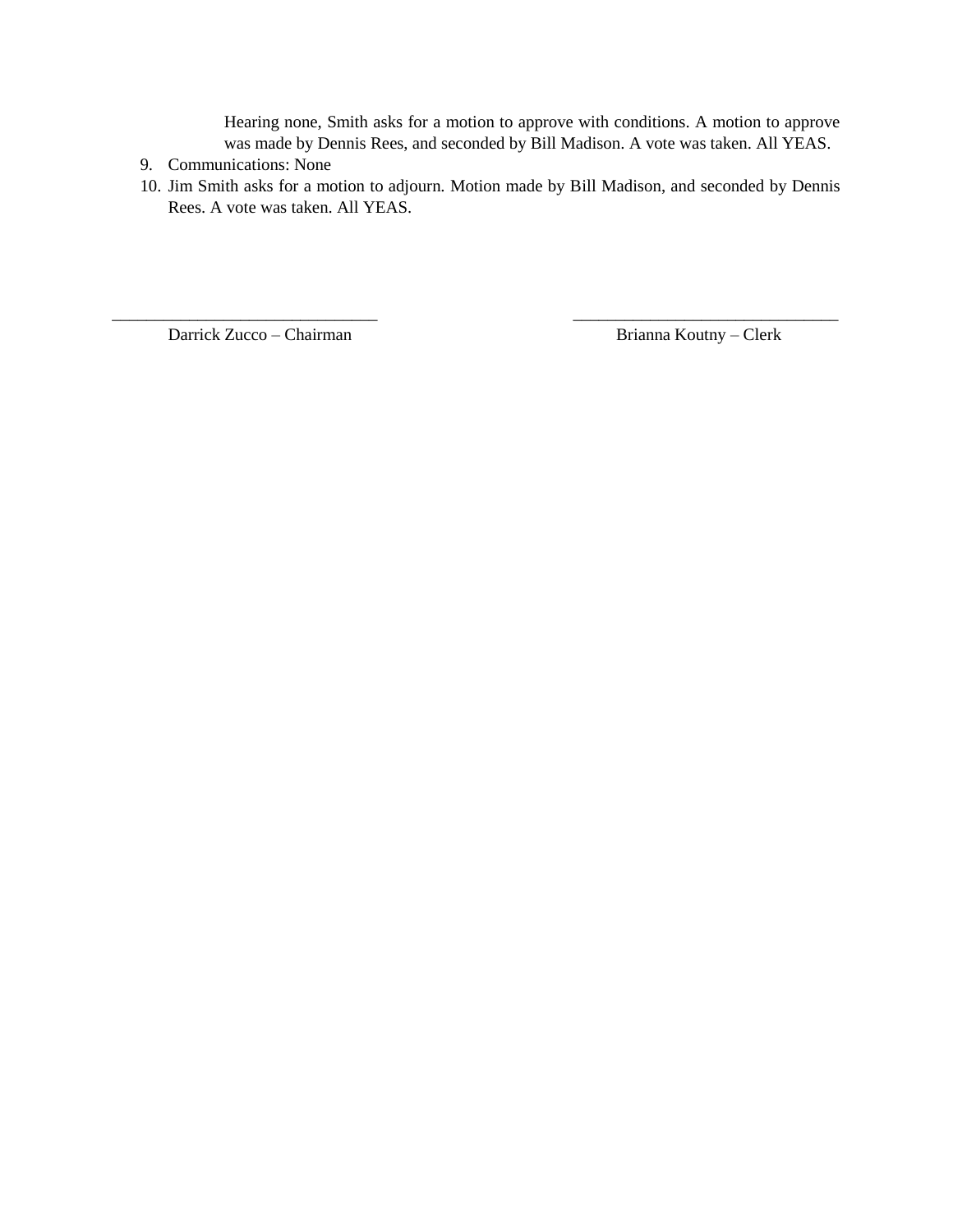| DATE:        | August 27, 2018                                                                                                |
|--------------|----------------------------------------------------------------------------------------------------------------|
| RE:          | Case 18-09P, Final Plat Approval, Shepherd's Crossing Section 3 Subdivision<br>(formerly Woodknoll Section 5B) |
| <b>FROM:</b> | Jerry Haddix, Village Administrator                                                                            |
| TO:          | Planning Commission                                                                                            |

On the agenda for August  $29<sup>th</sup>$  meeting is Case #18-09P, an application for approval of the Final Record Plat for the Shepherd's Crossing Section 3 Subdivision (the "Property") submitted by McCarty Associates, LLC, on behalf of Shepherds Crossing Development, LLC. (the "Owner").

#### **Background**

On June 27, 2017, the Village Planning Commission approved the preliminary plat for said Property, which, at that time, was known as Woodknoll Section 5 A&B. Due to the access solely coming from the Shepherd's Crossing subdivision, the Developer decided to name it after the connecting subdivision. The Property, as submitted, is comprised of 4.3067 acres connecting to Shepherd's Crossing Section 2. This plat will create 14 single family lots. The present zoning designation is R-3 Planned Unit Development ("PUD") which was part of the original Woodknoll development.

The public improvements in front of Lots 60 & 61 were not completed by the Developer. Therefore, Lots 60 & 61 will be removed from this plat as well as the section where the street has not been improved.

The Final Record Plat has been sent to a number of officials and agencies for review. The Applicant has made the required changes to said plat.

#### **Code Analysis**

Pursuant to Section 15.20.4 of the Village Zoning Code, a subdivision developer, after receiving approval of the preliminary plat of the proposed subdivision, shall submit a final plat for the subdivision and drawings and specifications of the improvements required therein. The final plat shall be filed with the Planning Commission not later than twelve months after the date of approval of the preliminary plat.

#### **Zoning Process**

The Planning Commission shall approve or disapprove the final plat within thirty days after it has been filed. If the plat is disapproved, the grounds for disapproval shall be stated in the records of the Commission, and a copy of said record shall be forwarded to the developer. The Commission shall not disapprove the final plat if the developer has done everything that he was required to do and has proceeded in accordance with the conditions and standards specified in the approved preliminary plat. If disapproved, the developer shall make the necessary corrections and resubmit the final plat within thirty days to the Commission for its final approval.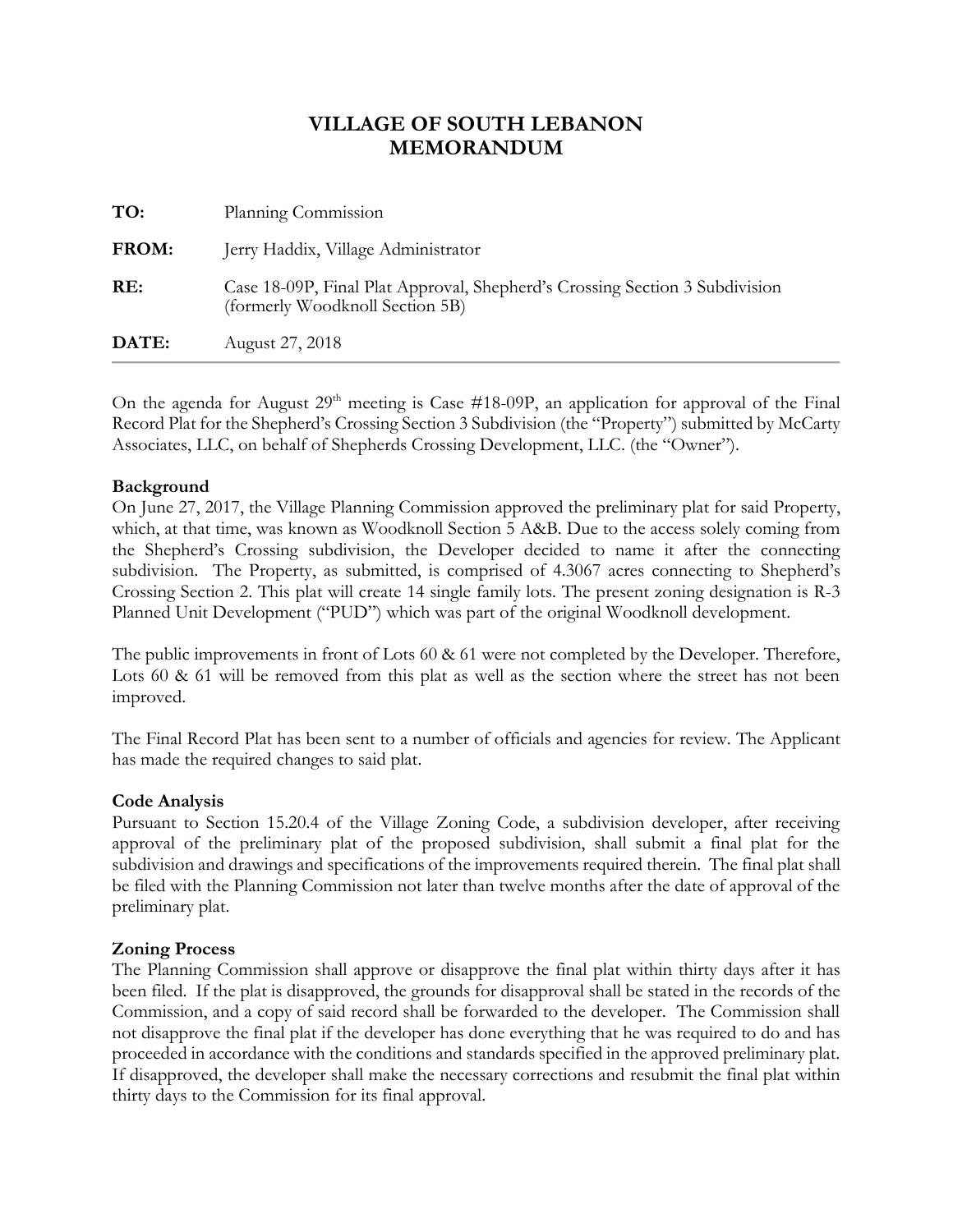When the final plat has been approved by the Commission, the original tracing (Mylar) shall be signed by the chairperson of the Commission and returned to the Owner for filing with the Court Recorder after all necessary certifications are received.

#### **Recommendation**

Staff recommends that the Planning Commission adopt a motion to approve the Final Record Plat and authorize Chairman Zucco to sign the Mylar with the following conditions:

- 1. Comply with all comments from the Village Engineer, Warren Co. Tax Map Dept. or any other reviewing agency
- 2. Lots 60 & 61 to be removed from the final plat.
- 3. Provide the statements pursuant to Section 15.20.10 of Village Subdivision Regulations.
- 4. Per Village Subdivision regulations, Developer to enter into a Development Agreement with the Village prior to Village Council approval of Record Plat.

**Attachments** Final Record Plat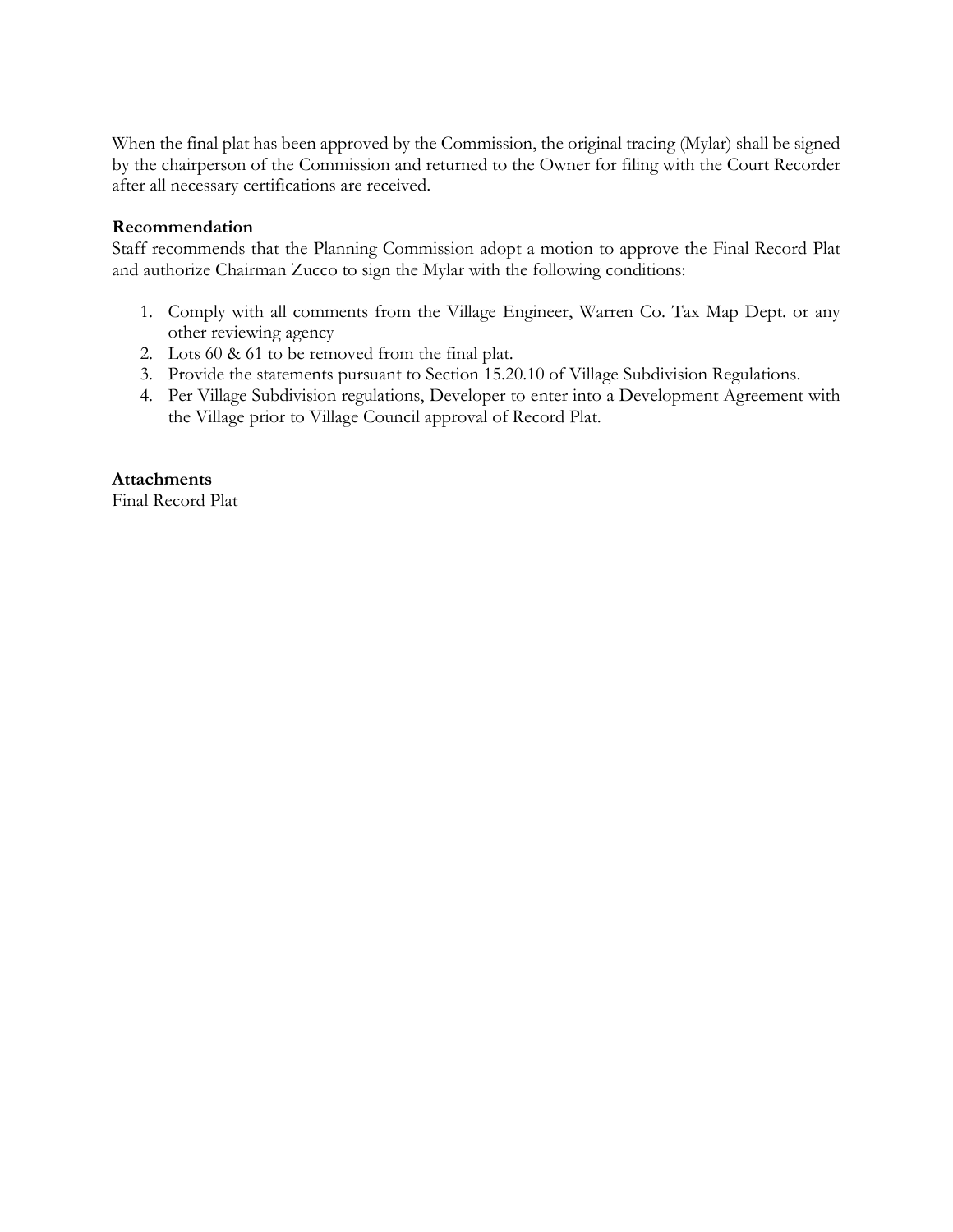



August 15, 2018 Jerry Haddix

#### Subject

Riverside Subdivision Phase 1 Punch List Walkthrough #2 Village of South Lebanon, OH

Date Attention Address Village Administrator

99 N. High Street South Lebanon, OH 45065

# Dear Mr. Haddix:

Below please find the final punch list as determined by a field walk of the above-mentioned project on August 15, 2018. The items we have noted are areas from the first punch list that have not been completed yet. The developer should address these items and notify the Village when complete. After notification by the developer, the streets can be accepted by the Village.

- Remove sediment control devices from the catch basins and ensure the catch basins and manholes are cleaned out of all debris. When the catch basins are clean, ensure that all catch basins have poured inverts to channel drainage correctly.
- Add 25 mph speed limit sign on southbound Sutton Drive.
- Curb ramp on Sutton Drive near MMM Road that is on east side of road and points west can be removed and the depressed curb replaced.
- Remove dirt at end of stub street so water can drain away from roadway.

If you have any questions, please contact our office.

Sincerely,

-

nicholas f. Selhout

Nicholas J. Selhorst, P.E. Choice One Engineering



**West Central Ohio** 440 E. Hoewisher Rd. Sidney, OH 45365 937.497.0200 Phone

S. Ohio/N. Kentucky 203 W. Loveland Ave. Loveland, OH 45140 513.239.8554 Phone

Eastern Indiana 607 N. Meridian St. Portland, IN 47371 260.766.2500 Phone

### WWW.CHOICEONEENGINEERING.COM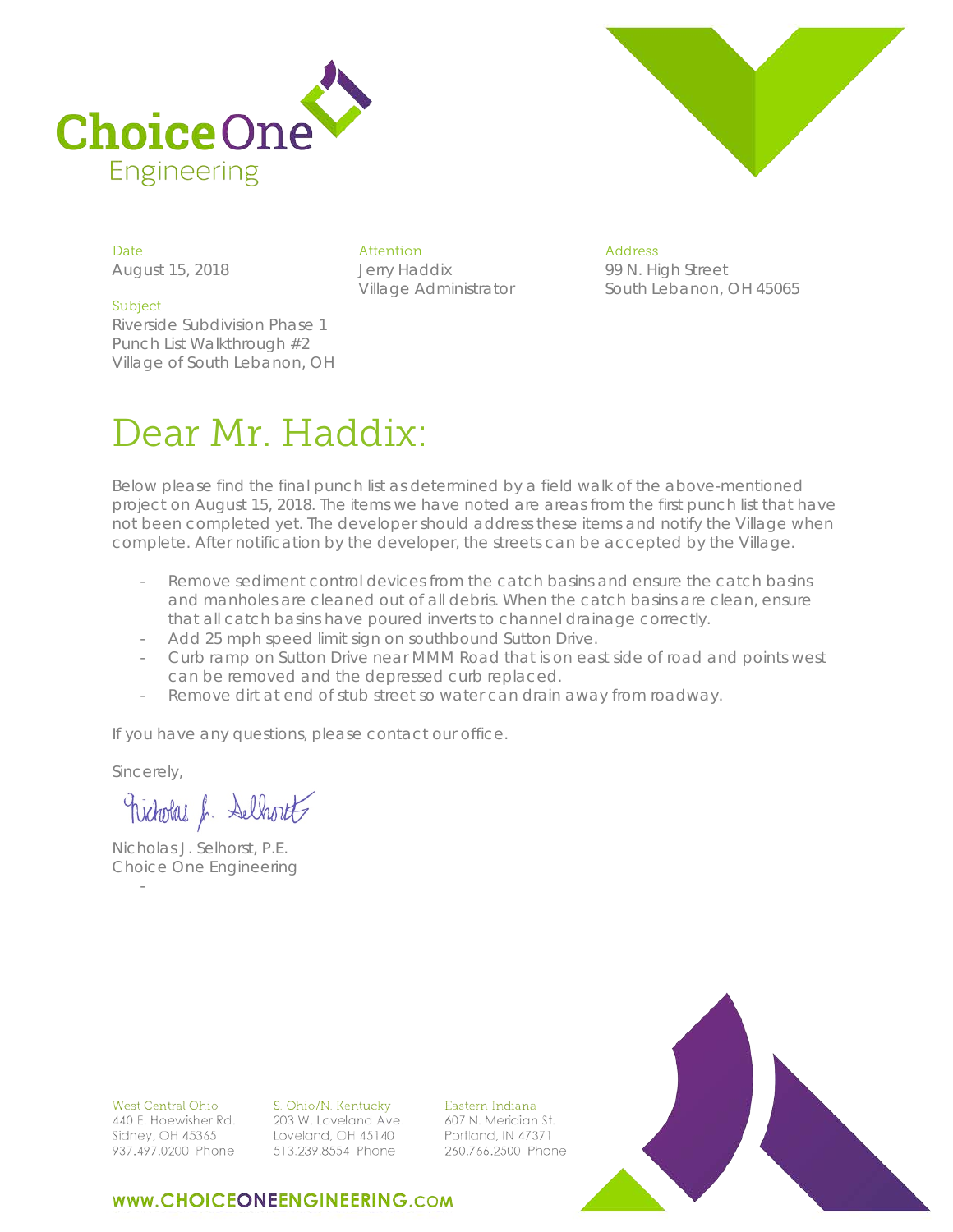| TO:          | Planning Commission                                                                                  |
|--------------|------------------------------------------------------------------------------------------------------|
| <b>FROM:</b> | Jerry Haddix, Village Administrator                                                                  |
| RE:          | Case 18-10P, Acceptance and Dedication of Public Improvements for Riverside<br>Phase One Subdivision |
| DATE:        | August 27, 2018                                                                                      |

One of the items on the agenda for the August  $29<sup>th</sup>$  meeting is a request of the Planning Commission to find that the public improvements for the Riverside Phase One subdivision conform to South Lebanon's standards for construction of public improvements.

#### **Background**

On February 2, 2017, the Record Plat for Riverside Phase One subdivision was recorded in the Warren County's Recorder's Office. This plat included forty -two (42) single family lots in which all have been or in the process of houses constructed on them.

#### **Code Analysis**

Pursuant to Sec 15.20.7(6) Requirements for the Construction of Improvements, the Village, through formal action by the Village Council, shall accept public improvements made by a developer which meet the following conditions:

- a. Said public improvements have been made in accordance with the requirements of these Regulations; and
- b. The design standards of these Regulations have been adhered to; and
- c. Installation of said public improvements has been completed according to the requirements of the Village of South Lebanon; and
- d. All final inspections required by these Regulations have been carried out by the Village and said public improvements were found to be acceptable by the Village Administrator upon the advice (if needed and requested) by an engineer acting in the service of the Village; and
- e. Accurate "as built" construction plans have been submitted by the subdivider to the Village and release from the posted Performance Bond has been granted; and
- f. The Planning Commission has found the subdivider to be in conformance with these Regulations.

#### **Zoning Process**

Before Council may accept public improvements for a subdivision, the Planning Commission shall issue a finding that the developer is in conformance with the aforementioned regulations  $a - e$ .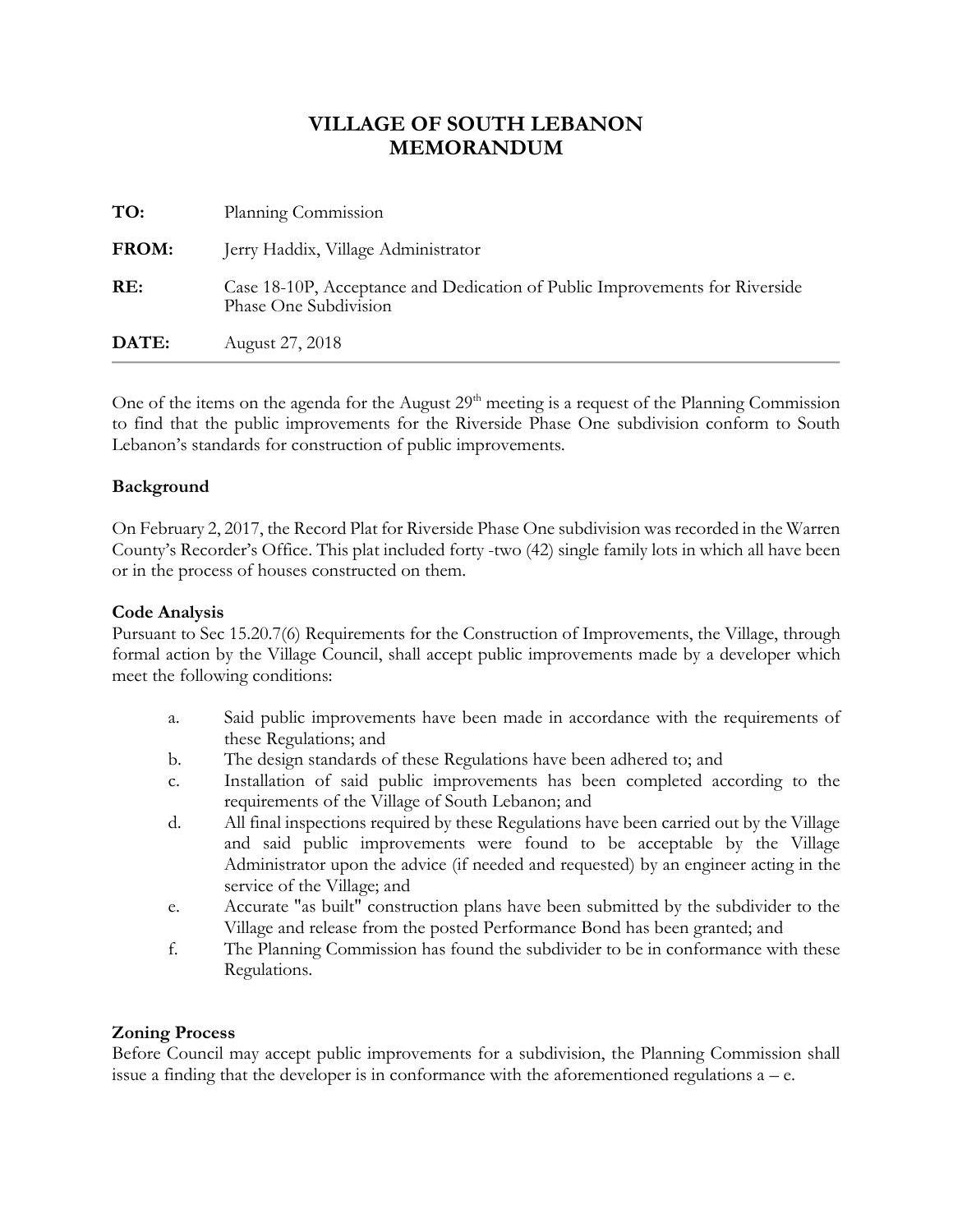#### **Staff Review**

Choice One Engineering, the Project Engineer, has provided an inspection for the installation of the public improvements by Lebanon Mason LLC ("Developer"). The Developer will need to complete all of the public improvements and Choice Onewill need to verify that all of them have been completed satisfactorily.

#### **Recommendation**

On the condition that all improvements are confirmed to be completed by Choice One Engineering, staff recommends that the Planning Commission issue a finding to Council that they have found the public improvements in Riverside Phase One Subdivision, as attached, be in conformance with the regulations listed in Sec  $15.20.7(6)$  items  $a - e$ .

#### **Attachments**

Choice One Inspection Report Copy of Riverside Phase One recorded plat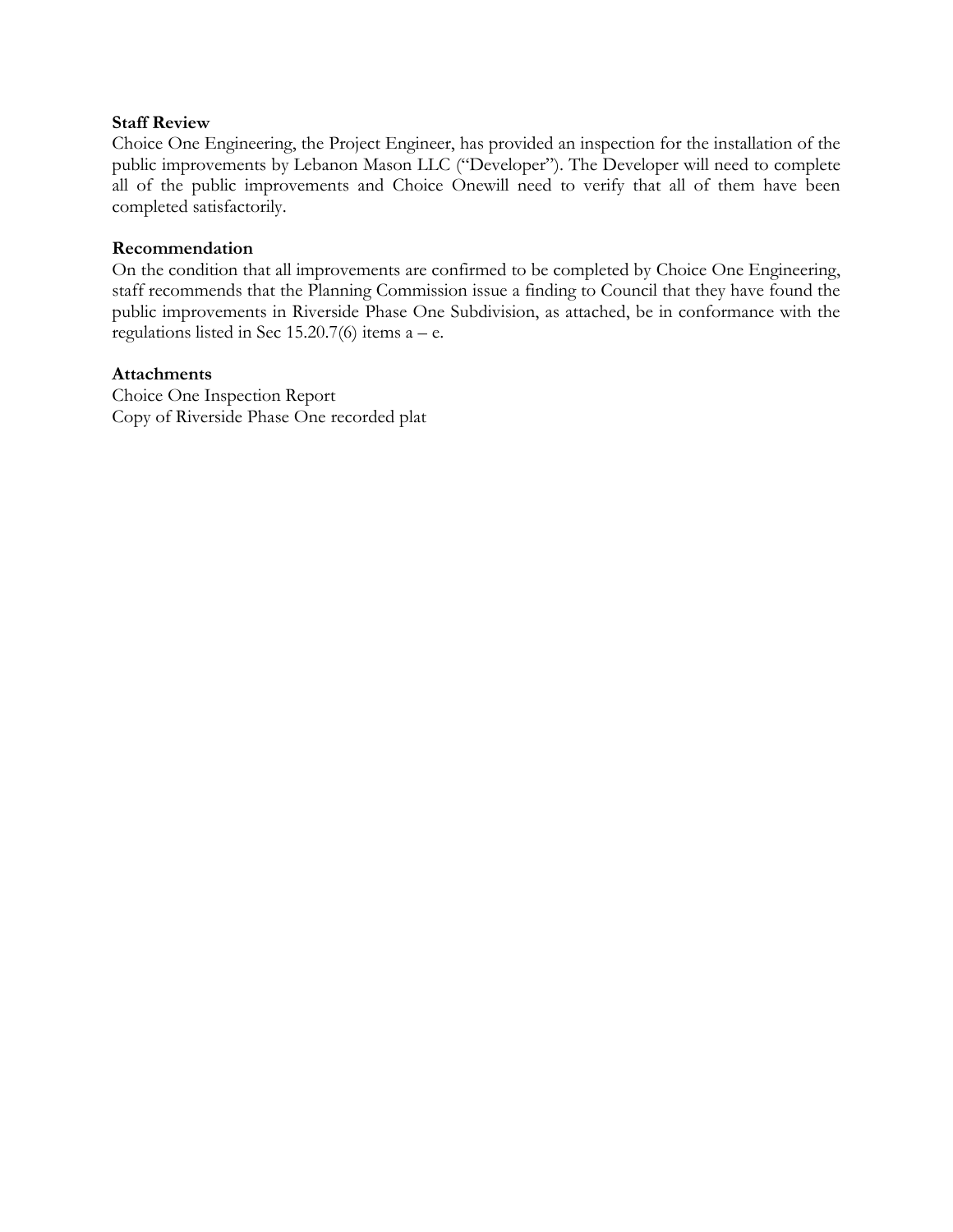| TO:   | Planning Commission                                                                         |
|-------|---------------------------------------------------------------------------------------------|
| FROM: | Jerry Haddix, Village Administrator                                                         |
| RE:   | Case 18-11P, Final Development Plan & Construction Drawings for Wynstead Section<br>6 A & B |
| DATE: | August 27, 2018                                                                             |

On the agenda for August  $29<sup>th</sup>$  meeting is Case #18-11P, an application for approval of the Final Development Plan & Construction Drawings (FDP) Wynstead Section 6 Phases A & B (the "Property") submitted by Grand Communities, LTD (aka Fischer Homes) (the "Owner").

#### **Background**

On July 26, 2018, the Owner submitted the FDP for Section 6, Phases A & B of Wynstead Subdivision consisting of a total of 34 single family lots (Phase A–17 lots, Phase B-17 lots) comprising 7.064 acres. Phase A of the development will continue on Noble Terrace at Section 3 of the development. Phase B will be the cul-de-sac of Noble Terrace. The FDP & construction drawings have been sent to various agencies and all of the comments have been forwarded to the Owner's Project Engineer, Bayer Becker. Bayer Becker has indicated that they are currently incorporating all of the comments and will be resubmitting the plans. Noble Court in Section 5B will be changed to prevent having "Noble" in 2 street names in the same development. Noble Terrace was already recorded with Section 3.

#### **Code Analysis**

Section 15.14.18 of the Village Zoning Code lists the requirements for the Final Development Plan. The Owner will be required to submit a Final plat and will need to be reviewed by the Planning Commission.

#### **Zoning Process**

The Planning Commission shall approve, approve with conditions, or disapprove the final development plan within sixty (60) days after it has been filed.

#### **Recommendation**

The submitted FDP is consistent with the Preliminary Development Plan. Staff recommends that the Planning Commission adopt a motion to approve the Final Development plan & Construction Drawings with the following conditions: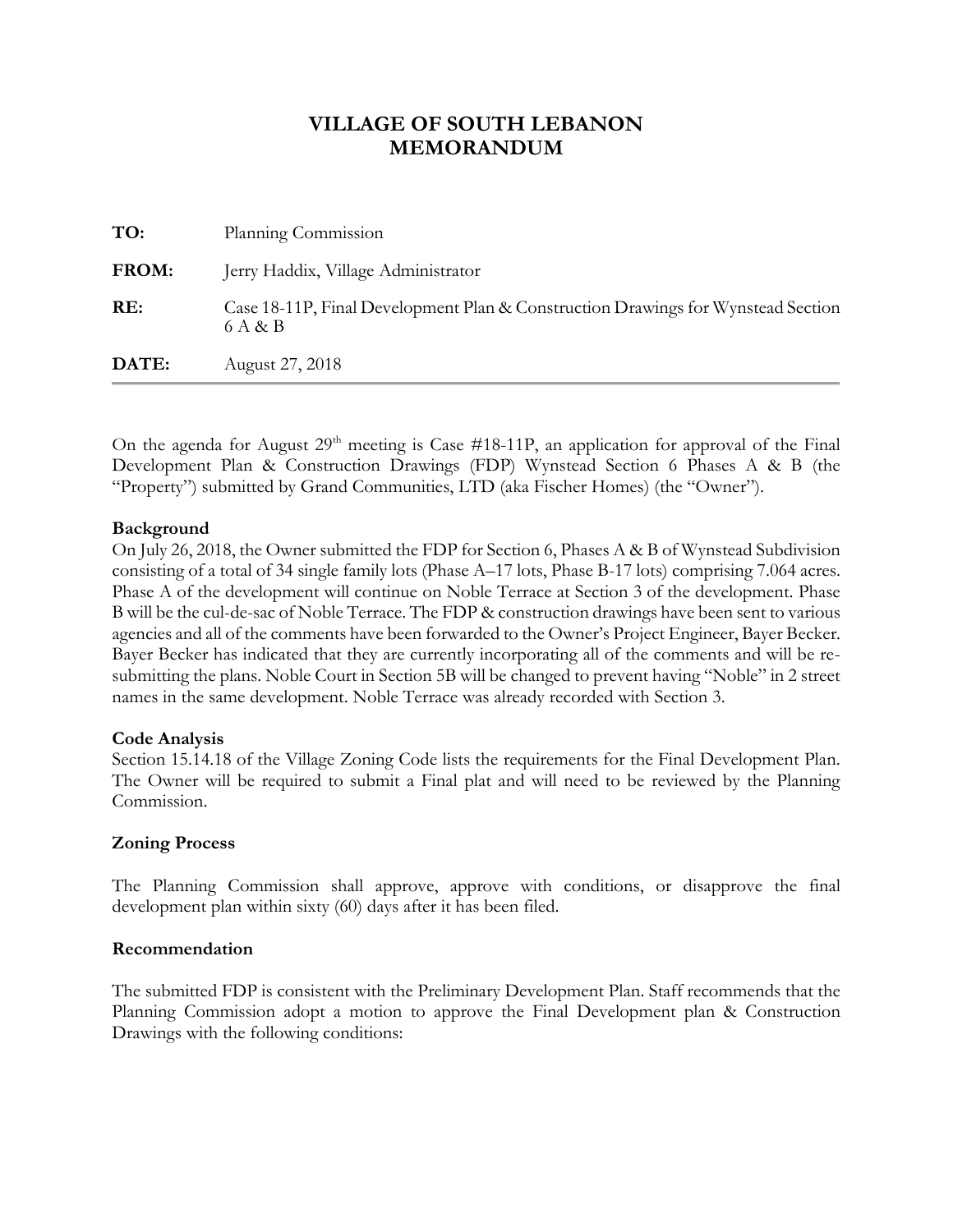- 1. Enter into a Development Agreement with the Village and fulfill bonding requirements as required by the Village Solicitor in accordance with the Village Zoning Regulations;
- 2. Approval of the FDP by the Village Engineer and the Warren County Water & Sewer Department, per their comments received by the Village;
- 3. Review and approval of the "Declaration of Covenants and Restrictions" by the Village Solicitor; and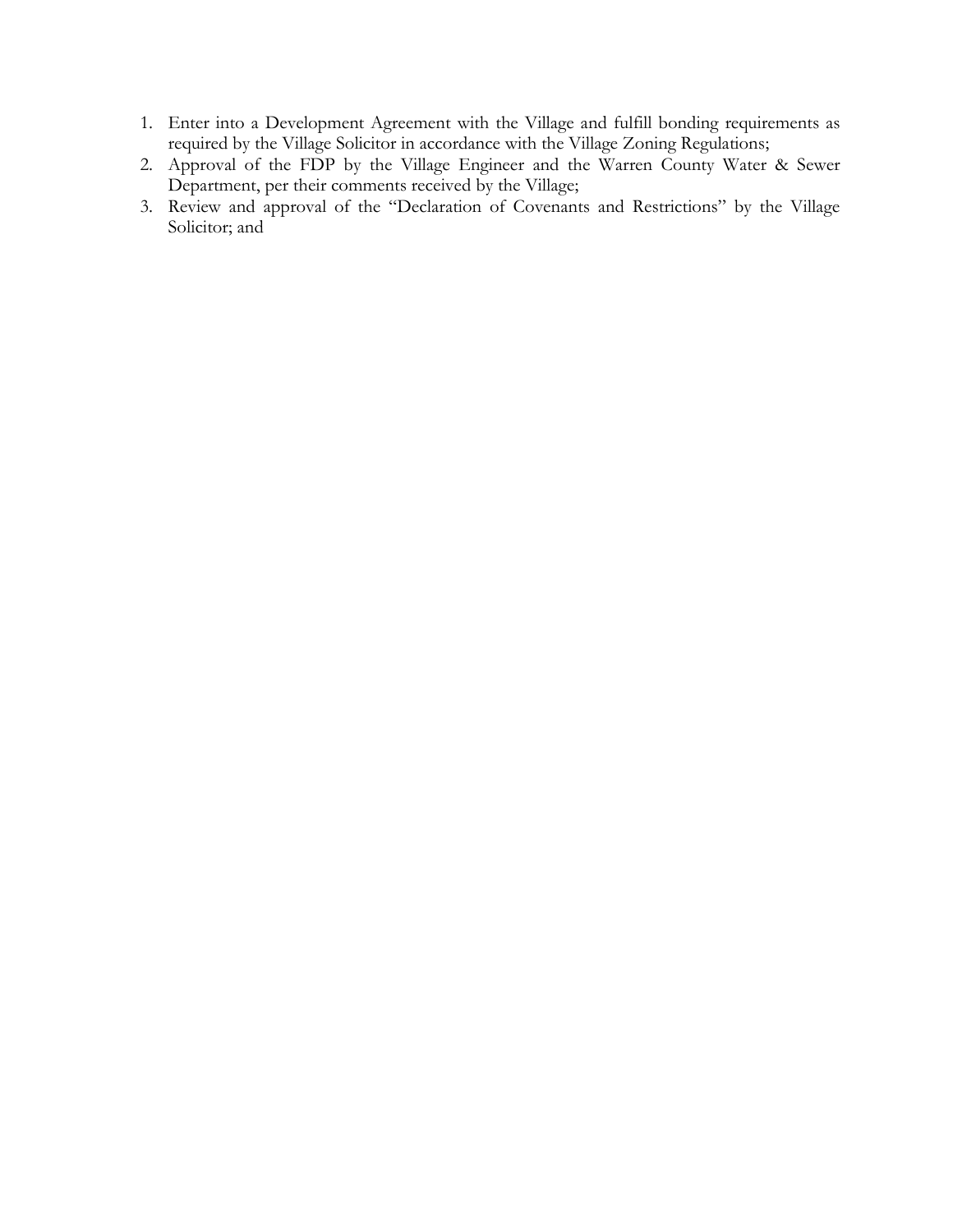| TO:          | Planning Commission                            |
|--------------|------------------------------------------------|
| <b>FROM:</b> | Jerry Haddix, Village Administrator            |
| RE:          | Case 18-12P, Site Plan Review for Siteworx LLC |
| DATE:        | August 27, 2018                                |

On the agenda for August  $29<sup>th</sup>$  is an application for approval of the site plan for Siteworx LLC to be located on Turtlecreek Road facing Interstate 71 (the "Project") submitted by Matt Smith, President of Siteworx LLC (the "Applicant").

#### **Background**

The Project that is the subject of the application is located facing Interstate 71 at the southeast corner of Turtlecreek Road. The present zoning classification is B-2 General Business District.

The Planning Commission Application was originally submitted on July 6, 2018. After the plans were reviewed by the Village Engineer and Kim Lapensee, Planning Consultant, there was found a large amount of information missing that is required for conformance to the Village Zoning Regulations and the Village Design Guidelines and Standards. We sent a list of comments to the Applicant and requested them to resubmit plans which they are currently finishing up.

#### **Zoning Code Analysis**

Upon reviewing the plans, the Village Engineer and I found that the drawings generally satisfy the Zoning Regulations and Design Guidelines and Standards with the exceptions listed in the attached letter and accompanying site plan approval checklist.

#### **Zoning Process**

Pursuant to Article 18 of the Village Zoning Regulations, the development of any new use or construction of any new structures shall require site plan approval prior to construction and/or occupancy. At the first regular meeting at which a site plan proposal is considered, the Commission shall first determine whether to accept the plan for processing. If accepted for processing, the Commission shall review the site plan in relation to applicable standards and regulations, and in relation to the intent and purpose of the Village Zoning Regulations and Design Guidelines and Standards. The Commission shall consider the comments and recommendations from the Village Administrator, the Village Engineer, public safety officials and other reviewing agencies.

If the Commission determines that revisions are necessary to bring the site plan into compliance with applicable standards and regulations, the applicant shall be given the opportunity to submit a revised site plan. The Commission shall review the revised site plan and application materials within 30 days after the Village received a complete revised site plan application.